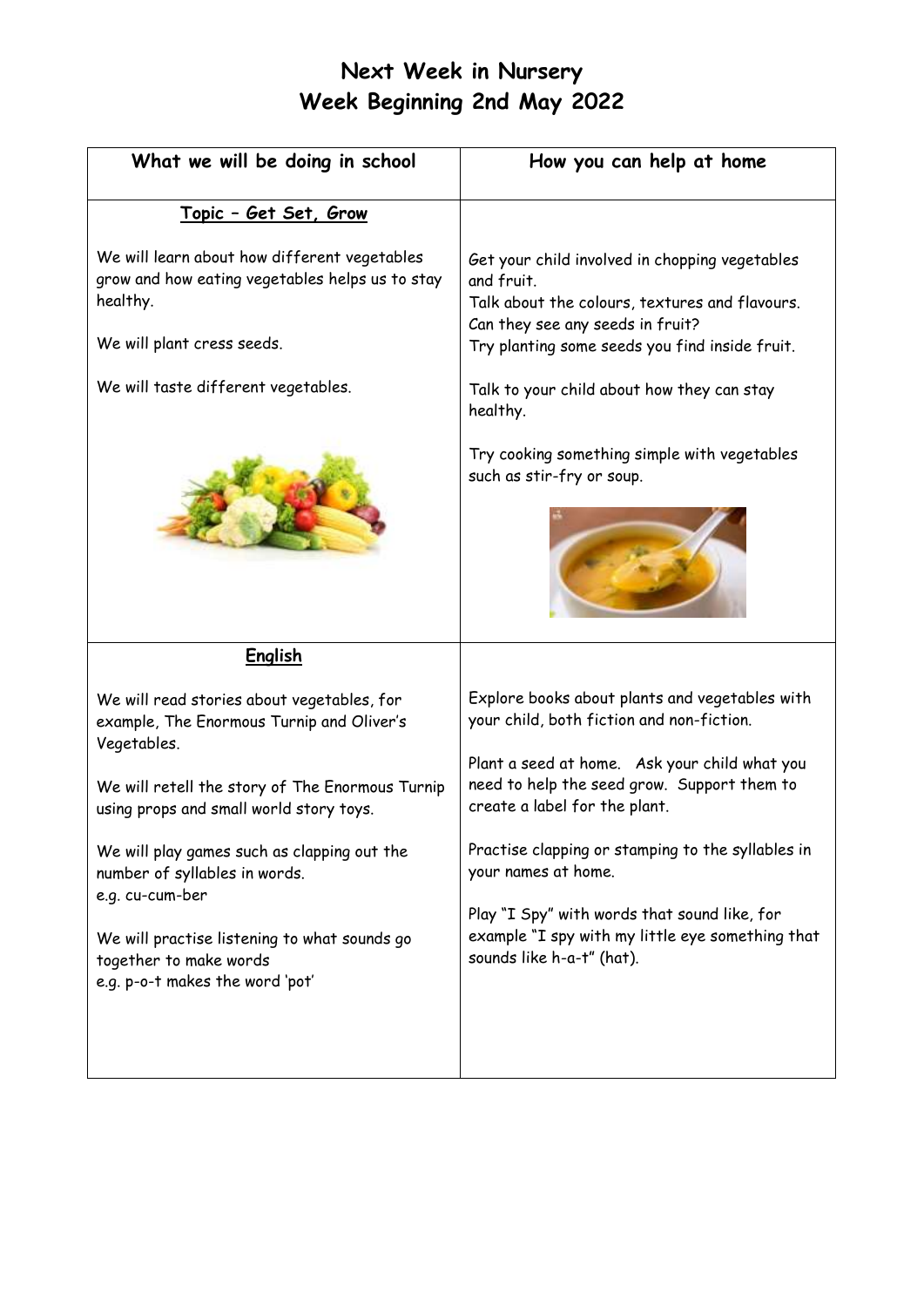# **Next Week in Nursery Week Beginning 2nd May 2022**

#### **Maths**

We will continue to explore measuring and comparing objects by size, looking at how things get taller as they grow.

We will explore weighing and comparing the weight of different vegetables using scales.



**Other**

We will play with our role-play kitchen, using vegetables and other ingredients to cook.

We will play in our Fruit and Vegetable role-play shop, writing shopping lists, using toy money and using the tills.



Encourage your child to explore the weight of different objects in your home and in your garden or the park. Ask them if they can lift different objects. Is it easy or difficult to lift? Can they talk about what is **heavy, light, the heaviest, the lightest?**

Try weighing out some ingredients if you do cooking together.



Do some cooking together at home. Try following a recipe.

Play shops at home, pretending to buy and sell things using pretend or real money.

Ask your child to help in the supermarket by asking them to count things in the shopping basket, or make and use a shopping list together.